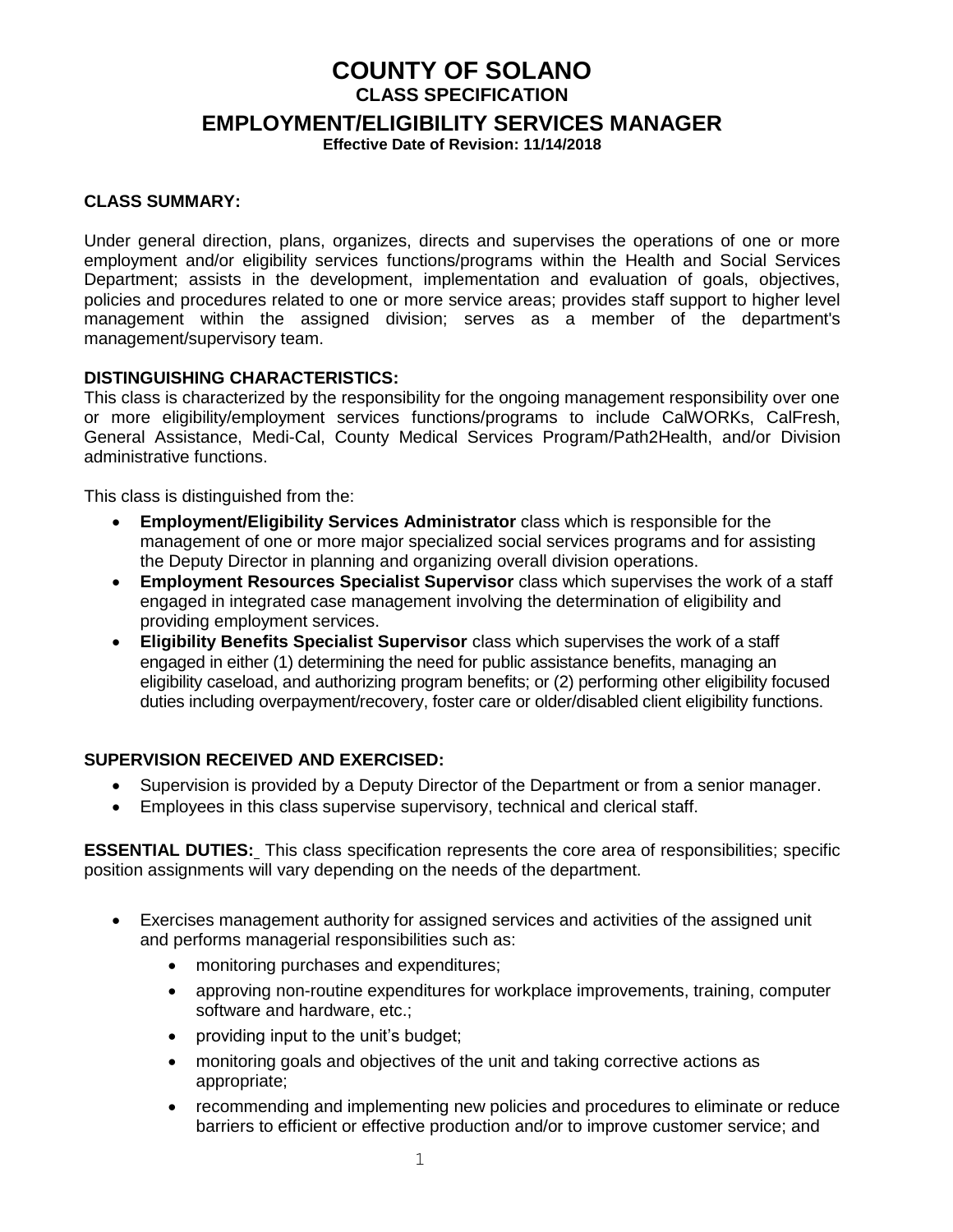- coordinating and monitoring the work of consultants and contractors by reviewing the performance and quality of work to ensure compliance with the applicable contract and by reviewing and approving claims for payments to ensure conformance with contract provisions and to prevent cost overruns.
- gathering and analyzing information to determine new and ongoing program needs, and
- Reads, analyzes and interprets laws, regulations, policies and procedures governing assigned program operations; determines and reports on impact of proposed legislative and regulatory changes; assists in development of County polices to effect changes in program operations.
- Performs supervisory duties to direct reports and to others through subordinate supervisors such as:
	- establishing standards for acceptable work products and evaluating performance;
	- interviewing applicants and making selections;
	- reviewing, approving and implementing disciplinary actions and terminations;
	- providing career development mentoring;
	- assigning work and planning and scheduling staff's work activities and deadlines;
	- reviewing work and recognizing employees' work efforts and accomplishments;
	- providing career development mentoring and recommending training and career development opportunities;
	- ensuring that employees are properly trained;
	- reviewing and approving timesheets and requests for leave; and
	- supporting and ensuring compliance with County and Department policies and procedures including those related to equal opportunity and to safety.
- Participates in the development and implementation of goals, objectives, policies, and priorities for the assigned units.
- Determines internal program organizational structure; supervises, trains, assigns and evaluates staff; determines program utilization of own staff and other departmental personnel; confers with and/or makes recommendations to the management team with respect to complex personnel employee relations matters, as well as public contact problems, which may have significant administrative or legal consequence.
- Plans, develops, implements and coordinates staff development training in assigned programs; trains and assists staff in determining appropriate social services needed by customers and in providing the applicable services and referrals; monitors and evaluates training programs.
- Develops and writes grant or contract proposals; prepares narrative statements identifying needs, objectives, methods, evaluation and budgets.
- Represents the division or department on task forces, planning bodies, committees and other groups; confers with representatives of funding sources and licensing bodies; explains the division or department role to officials, groups and individuals.
- Attends and participates in professional group meetings, committees, and boards; stays abreast of trends and regulations in the field; maintains current knowledge of community resources and programs in order to provide information and referral to clients.
- Performs other duties of a similar nature or level as assigned.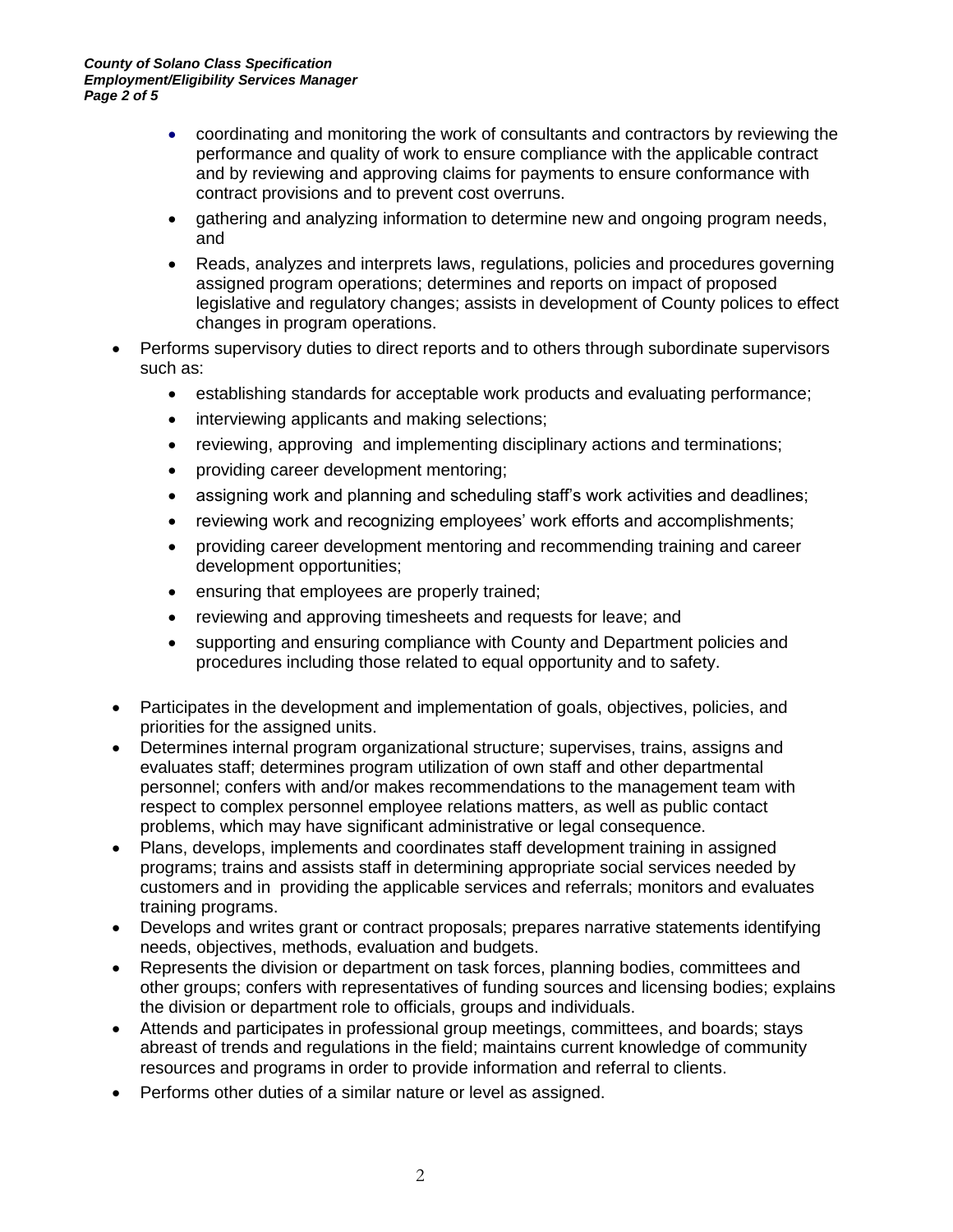### **EDUCATION AND EXPERIENCE:**

One year of supervisory experience in one or more public assistance programs in a public agency in the State of California **AND** a Bachelor's degree with a major in social work, public administration, business administration or a related field applicable to the area of specialization.

### **OR**

Two years of supervisory experience in one or more public assistance programs in the County of Solano **AND** an Associate's degree or completion of equivalent credit units from an accredited college or university is required preferably in behavioral science, business administration, humanities, public administration, social science or a related field.

### **OR**

Three years of supervisory experience in one or more public assistance programs in a public agency in the State of California **AND** an Associate's degree or completion of equivalent credit units from an accredited college or university is required preferably in behavioral science, business administration, humanities, public administration, social science or a related field.

### **OR**

Three years of management consulting experience in/with a County Social Services agency in the State of California that includes experience working with one or more Public Assistance programs **AND** a Master's degree with a major in social work, public administration, business administration or a related field applicable to the area of specialization.

## **LICENSING, CERTIFICATION AND REGISTRATION REQUIREMENTS:**

- Possession of or ability to obtain a valid Class C California driver's license is required.
- Some positions in these classes may be required to work swing shift and weekends.

## **REQUIRED KNOWLEDGE, SKILLS AND ABILITIES:**

### **Knowledge of:**

- Principles and practices of public administration and program management, including planning, implementation, and evaluation.
- Current trends in research, education and related programs pertaining to employment/eligibility services.
- Budget expenditure monitoring and budget revenue sources for public assistance programs.
- Contract administration.
- Polices, regulations and procedures governing assigned programs/functions in public assistance; goals and limitations of public programs within a specific assignment; legal requirements affecting service delivery and operations.
- Techniques used to establish and maintain effective communication with clients; socioeconomic factors affecting clients; needs, problems and behavior of people in target population.
- Case review practices and techniques.
- Services provided by Solano and other surrounding counties.
- Record maintenance and case management practices.
- Principles and practices of supervision; performance evaluation and discipline processes applicable to the public sector; staffing requirements for the program; training and supervisory practices.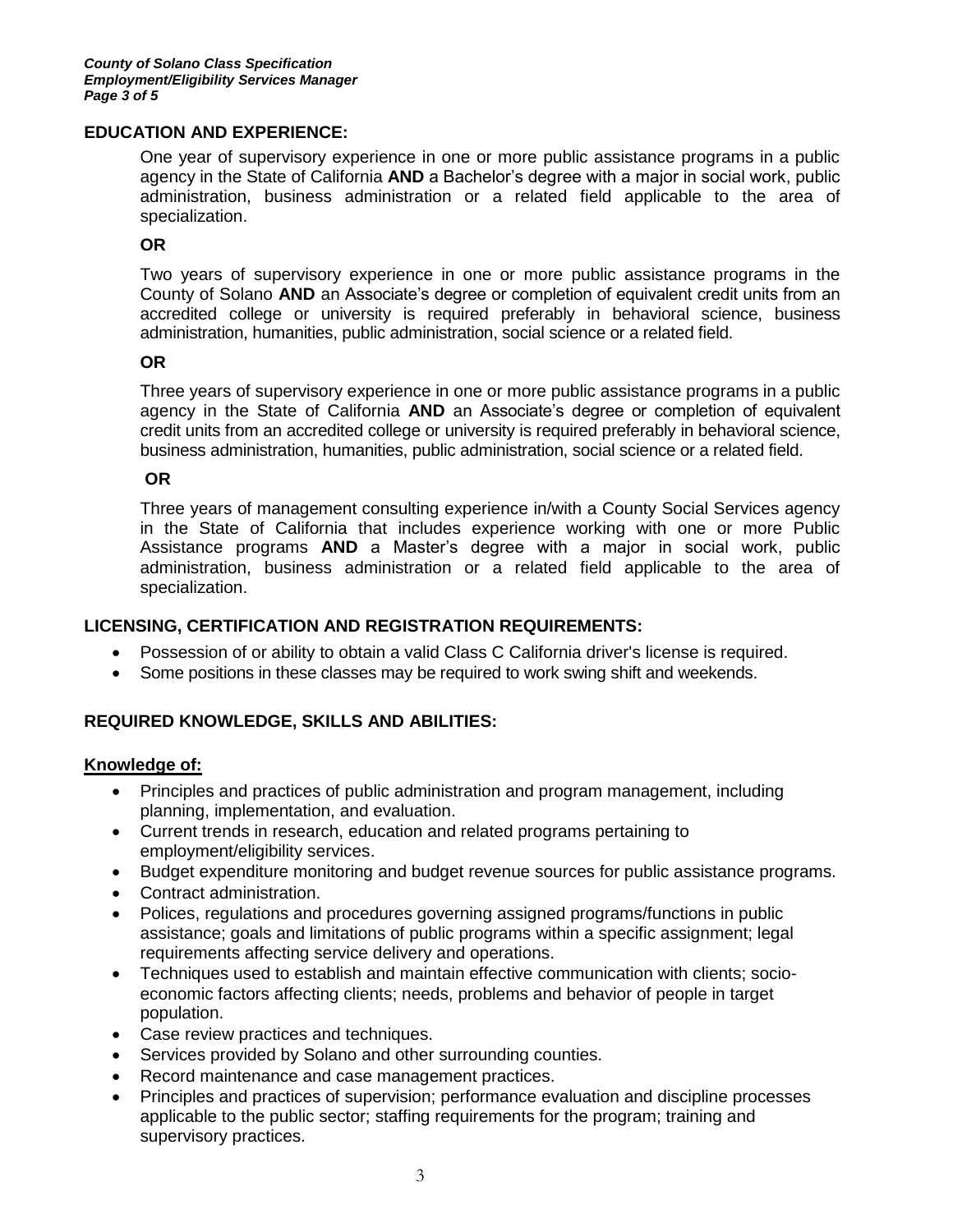## **Skills and/or Ability to:**

- Plan, organize and direct eligibility/employment services programs/functions.
- Identify and evaluate the need for developing proposed changes in practices and procedures within assigned functions.
- Supervise, advise, consult with and train the work of others engaged in professional and technical work.
- Comply with laws, regulations and professional practices governing program services and operations; interpret and apply a variety of complex County, State and Federal regulations, policies and guidelines related to a specific program; research regulations, procedures and/or technical reference materials
- Collect and analyze data to establish/identify needs, evaluate program effectiveness; develop goals and objectives for assigned work units or projects; interpret administrative direction for incorporation into operational policy and procedure; prepare narrative and statistical reports; maintain accurate records and document actions taken.
- Secure cooperation and teamwork among staff; effectively delegate responsibility and authority to others;
- Organize and prioritize work assignments; determine and evaluate levels of achievement and performance.
- Maintain confidentiality of information.
- Communicate clearly and concisely, both orally and in writing; compose correspondence independently.
- Establish, maintain, and foster positive and harmonious working relationships with those contacted in the course of work; deal firmly and fairly with clients of various socio-economic backgrounds and temperaments; work effectively with others who have objectives contrary to assigned role.
- Utilize basic office equipment.

# **PHYSICAL REQUIREMENTS:**

- Mobility and Dexterity: Positions in this class typically require stooping, kneeling, reaching, occasional standing, occasional walking, pushing, pulling, fingering, grasping, feeling (i.e. sense of touch), and repetitive motion.
- Lifting, Carrying, Pushing and Pulling -- Light Work: Employees in this class will be exerting up to 20 pounds of force occasionally and/or up to 10 pounds of force frequently, and/or a negligible amount of force constantly to move objects.
- Vision: Positions in this class require the employee to have close visual acuity, with or without correction, to prepare and analyze data and figures, transcribe, view a computer screen, read, etc. Positions in this class also require employees to have depth perception in order to operate a motor vehicle.
- Hearing/Talking: Positions in this class require the employee to perceive the nature of sounds at normal speaking levels with or without correction, and have the ability to receive detailed information through oral communication. Positions in this class require the employee to express or exchange ideas by means of the spoken word.

## **WORKING CONDITIONS:**

- Office Work: Employees in this class will most often be working in an office setting.
- Employees in this class will be working in an environment subject to exposure to communicable diseases and unpleasant working conditions. There may also be occasional